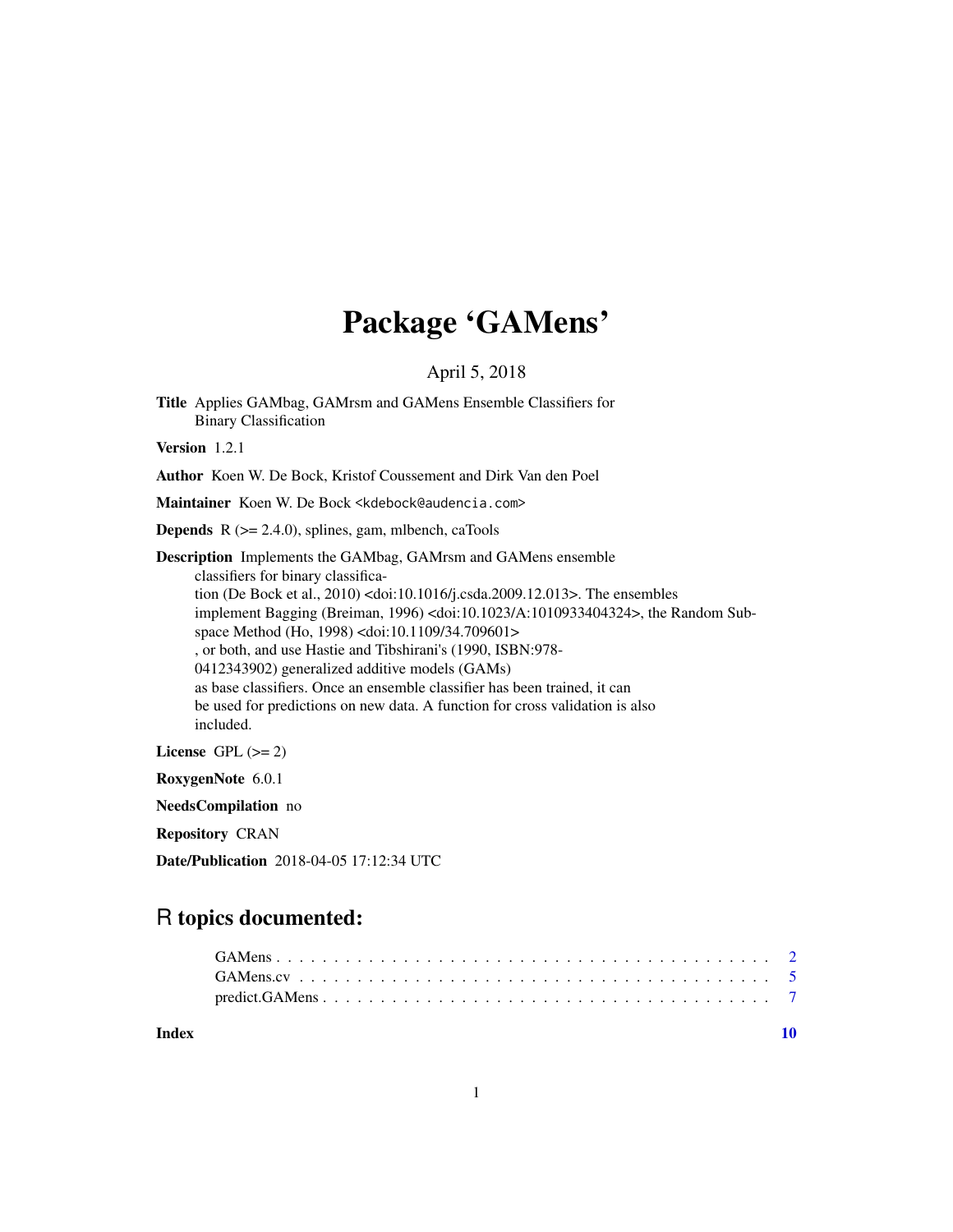<span id="page-1-1"></span><span id="page-1-0"></span>GAMens *Applies the GAMbag, GAMrsm or GAMens ensemble classifier to a data set*

#### Description

Fits the GAMbag, GAMrsm or GAMens ensemble algorithms for binary classification using generalized additive models as base classifiers.

#### Usage

```
GAMens(formula, data, rsm_size = 2, autoform = FALSE, iter = 10, df = 4,
 bagging = TRUE, rsm = TRUE, fusion = "avgagg")
```
#### Arguments

| formula         | a formula, as in the gam function. Smoothing splines are supported as nonpara-<br>metric smoothing terms, and should be indicated by s. See the documentation<br>of s in the gam package for its arguments. The GAMens function also provides<br>the possibility for automatic formula specification. See 'details' for more infor-<br>mation. |
|-----------------|------------------------------------------------------------------------------------------------------------------------------------------------------------------------------------------------------------------------------------------------------------------------------------------------------------------------------------------------|
| data            | a data frame in which to interpret the variables named in formula.                                                                                                                                                                                                                                                                             |
| rsm_size        | an integer, the number of variables to use for random feature subsets used in the<br>Random Subspace Method. Default is 2. If rsm=FALSE, the value of rsm_size<br>is ignored.                                                                                                                                                                  |
| autoform        | if FALSE (default), the model specification in formula is used. If TRUE, the<br>function triggers automatic formula specification. See 'details' for more infor-<br>mation.                                                                                                                                                                    |
| iter            | an integer, the number of base classifiers (GAMs) in the ensemble. Defaults to<br>iter=10 base classifiers.                                                                                                                                                                                                                                    |
| df              | an integer, the number of degrees of freedom (df) used for smoothing spline<br>estimation. Its value is only used when autoform = TRUE. Defaults to df=4. Its<br>value is ignored if a formula is specified and autoform is FALSE.                                                                                                             |
| bagging         | enables Bagging if value is TRUE (default). If FALSE, Bagging is disabled. Either<br>bagging, rsm or both should be TRUE                                                                                                                                                                                                                       |
| r <sub>sm</sub> | enables Random Subspace Method (RSM) if value is TRUE (default). If FALSE,<br>RSM is disabled. Either bagging, rsm or both should be TRUE                                                                                                                                                                                                      |
| fusion          | specifies the fusion rule for the aggregation of member classifier outputs in the<br>ensemble. Possible values are 'avgagg' (default), 'majvote', 'w.avgagg' or<br>'w.majvote'.                                                                                                                                                                |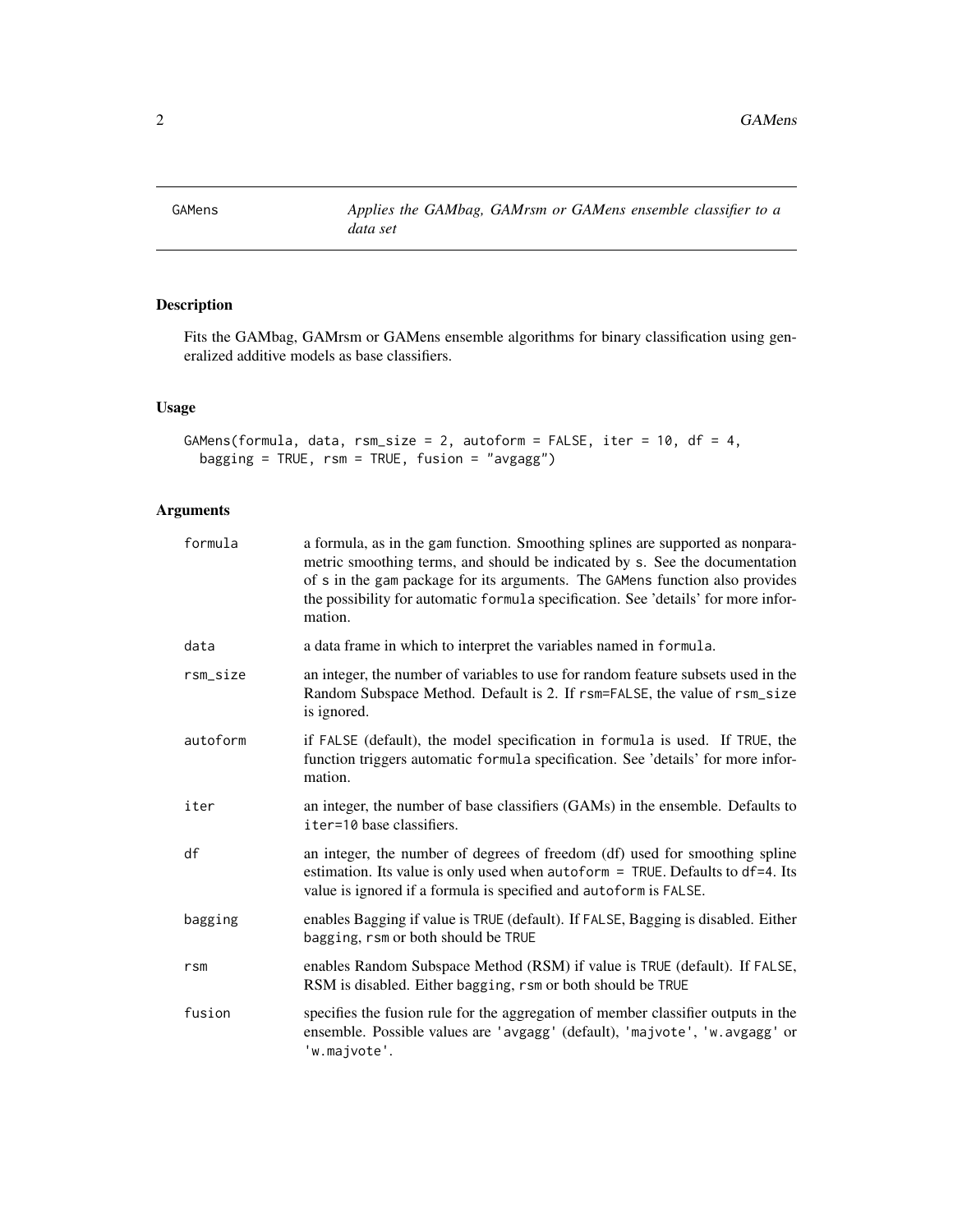#### GAMens 3

#### Details

The GAMens function applies the GAMbag, GAMrsm or GAMens ensemble classifiers (De Bock et al., 2010) to a data set. GAMens is the default with (bagging=TRUE and rsm=TRUE. For GAMbag, rsm should be specified as FALSE. For GAMrsm, bagging should be FALSE.

The GAMens function provides the possibility for automatic formula specification. In this case, dichotomous variables in data are included as linear terms, and other variables are assumed continuous, included as nonparametric terms, and estimated by means of smoothing splines. To enable automatic formula specification, use the generic formula [response variable name] $\sim$ . in combination with autoform = TRUE. Note that in this case, all variables available in data are used in the model. If a formula other than [response variable name] $\sim$ . is specified then the autoform option is automatically overridden. If autoform=FALSE and the generic formula [response variable name] $\sim$ . is specified then the GAMs in the ensemble will not contain nonparametric terms (i.e., will only consist of linear terms).

Four alternative fusion rules for member classifier outputs can be specified. Possible values are 'avgagg' for average aggregation (default), 'majvote' for majority voting, 'w.avgagg' for weighted average aggregation, or 'w.majvote' for weighted majority voting. Weighted approaches are based on member classifier error rates.

#### Value

An object of class GAMens, which is a list with the following components:

| GAMs            | the member GAMs in the ensemble.                                                                              |
|-----------------|---------------------------------------------------------------------------------------------------------------|
| formula         | the formula used tot create the GAMens object.                                                                |
| iter            | the ensemble size.                                                                                            |
| df              | number of degrees of freedom (df) used for smoothing spline estimation.                                       |
| r <sub>sm</sub> | indicates whether the Random Subspace Method was used to create the GAMens<br>object.                         |
| bagging         | indicates whether bagging was used to create the GAMens object.                                               |
| rsm_size        | the number of variables used for random feature subsets.                                                      |
| fusion_method   | the fusion rule that was used to combine member classifier outputs in the en-<br>semble.                      |
| probs           | the class membership probabilities, predicted by the ensemble classifier.                                     |
| class           | the class predicted by the ensemble classifier.                                                               |
| samples         | an array indicating, for every base classifier in the ensemble, which observations<br>were used for training. |
| weights         | a vector with weights defined as (1 - error rate). Usage depends upon specifica-<br>tion of fusion_method.    |

#### Author(s)

Koen W. De Bock <kdebock@audencia.com>, Kristof Coussement <K.Coussement@ieseg.fr> and Dirk Van den Poel <Dirk.VandenPoel@ugent.be>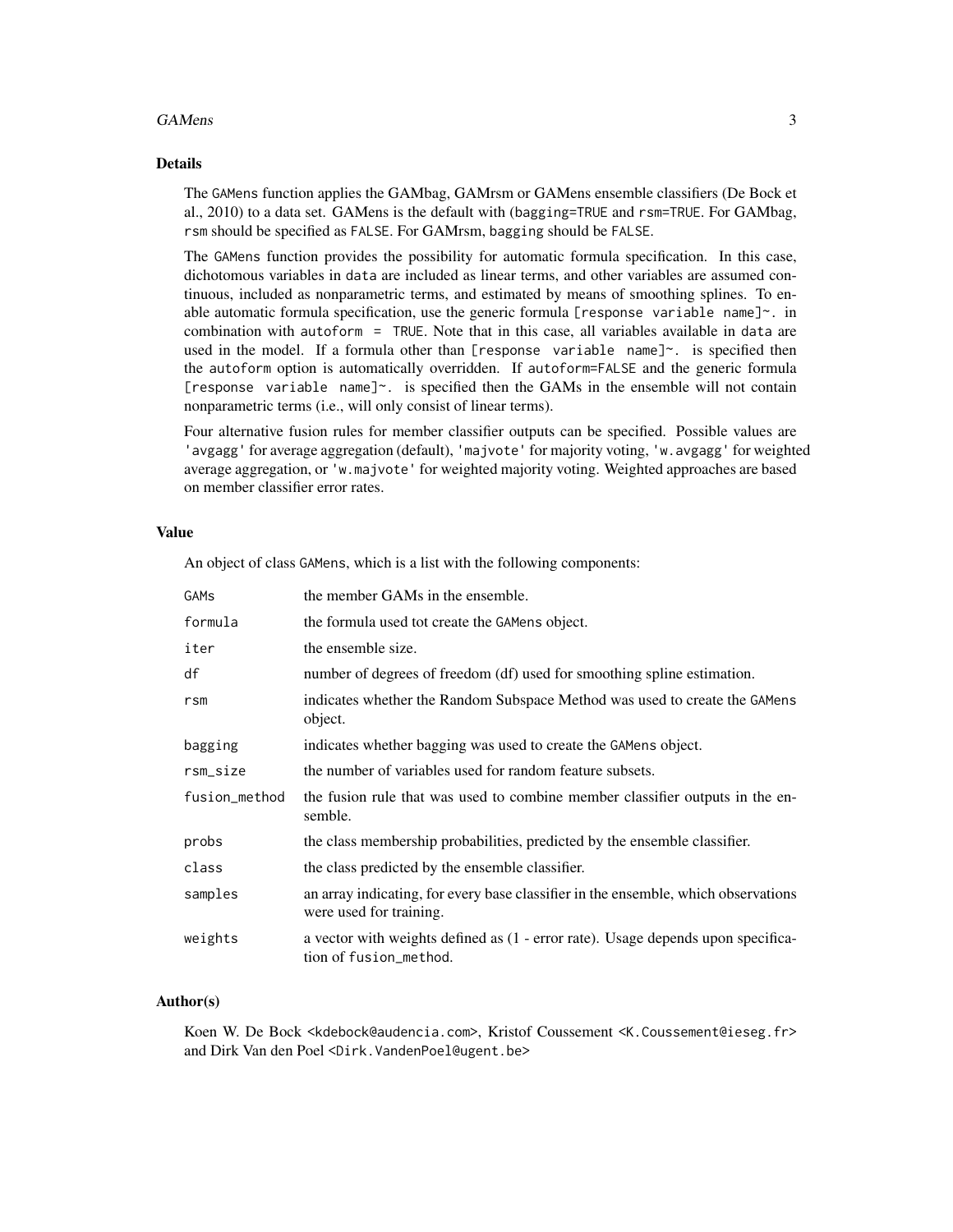#### References

De Bock, K.W. and Van den Poel, D. (2012): "Reconciling Performance and Interpretability in Customer Churn Prediction Modeling Using Ensemble Learning Based on Generalized Additive Models". Expert Systems With Applications, Vol 39, 8, pp. 6816–6826.

De Bock, K. W., Coussement, K. and Van den Poel, D. (2010): "Ensemble Classification based on generalized additive models". Computational Statistics & Data Analysis, Vol 54, 6, pp. 1535–1546.

Breiman, L. (1996): "Bagging predictors". Machine Learning, Vol 24, 2, pp. 123–140.

Hastie, T. and Tibshirani, R. (1990): "Generalized Additive Models", Chapman and Hall, London.

Ho, T. K. (1998): "The random subspace method for constructing decision forests". IEEE Transactions on Pattern Analysis and Machine Intelligence, Vol 20, 8, pp. 832–844.

#### See Also

[predict.GAMens](#page-6-1), [GAMens.cv](#page-4-1)

#### Examples

```
## Load data (mlbench library should be loaded)
library(mlbench)
data(Ionosphere)
IonosphereSub<-Ionosphere[,c("V1","V2","V3","V4","V5","Class")]
## Train GAMens using all variables in Ionosphere dataset
Ionosphere.GAMens <- GAMens(Class~., IonosphereSub ,4 , autoform=TRUE,
iter=10 )
## Compare classification performance of GAMens, GAMrsm and GAMbag ensembles,
## using 4 nonparametric terms and 2 linear terms
Ionosphere.GAMens <- GAMens(Class~s(V3,4)+s(V4,4)+s(V5,3)+s(V6,5)+V7+V8,
Ionosphere ,3 , autoform=FALSE, iter=10 )
Ionosphere.GAMrsm <- GAMens(Class~s(V3,4)+s(V4,4)+s(V5,3)+s(V6,5)+V7+V8,
Ionosphere ,3 , autoform=FALSE, iter=10, bagging=FALSE, rsm=TRUE )
Ionosphere.GAMbag <- GAMens(Class~s(V3,4)+s(V4,4)+s(V5,3)+s(V6,5)+V7+V8,
Ionosphere ,3 , autoform=FALSE, iter=10, bagging=TRUE, rsm=FALSE )
## Calculate AUCs (for function colAUC, load caTools library)
library(caTools)
GAMens.auc <- colAUC(Ionosphere.GAMens[[9]], Ionosphere["Class"]=="good",
plotROC=FALSE)
GAMrsm.auc <- colAUC(Ionosphere.GAMrsm[[9]], Ionosphere["Class"]=="good",
plotROC=FALSE)
GAMbag.auc <- colAUC(Ionosphere.GAMbag[[9]], Ionosphere["Class"]=="good",
plotROC=FALSE)
```
<span id="page-3-0"></span>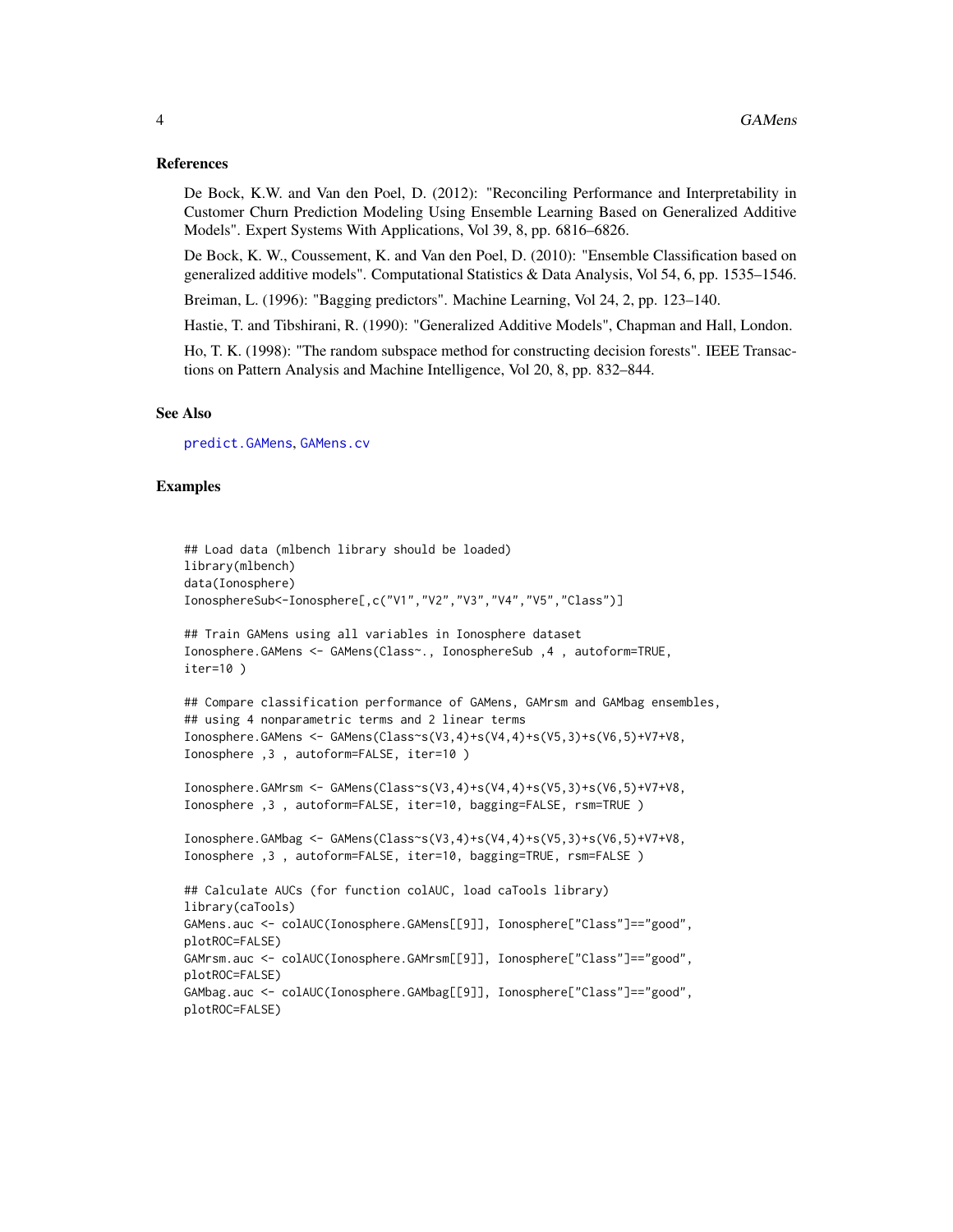<span id="page-4-1"></span><span id="page-4-0"></span>GAMens.cv **Runs v-fold cross validation with GAMbag, GAMrsm or GAMens en***semble classifier*

#### Description

In v-fold cross validation, the data are divided into v subsets of approximately equal size. Subsequently, one of the v data parts is excluded while the remainder of the data is used to create a GAMens object. Predictions are generated for the excluded data part. The process is repeated v times.

#### Usage

```
GAMens.cv(formula, data, cv, rsm_size = 2, autoform = FALSE, iter = 10,
 df = 4, bagging = TRUE, rsm = TRUE, fusion = "avgagg")
```
#### Arguments

| formula  | a formula, as in the gam function. Smoothing splines are supported as nonpara-<br>metric smoothing terms, and should be indicated by s. See the documentation<br>of s in the gam package for its arguments. The GAMens function also provides<br>the possibility for automatic formula specification. See 'details' for more infor-<br>mation. |
|----------|------------------------------------------------------------------------------------------------------------------------------------------------------------------------------------------------------------------------------------------------------------------------------------------------------------------------------------------------|
| data     | a data frame in which to interpret the variables named in formula.                                                                                                                                                                                                                                                                             |
| CV       | An integer specifying the number of folds in the cross-validation.                                                                                                                                                                                                                                                                             |
| rsm_size | an integer, the number of variables to use for random feature subsets used in the<br>Random Subspace Method. Default is 2. If rsm=FALSE, the value of rsm_size<br>is ignored.                                                                                                                                                                  |
| autoform | if FALSE (by default), the model specification in formula is used. If TRUE, the<br>function triggers automatic formula specification. See 'details' for more infor-<br>mation.                                                                                                                                                                 |
| iter     | an integer, the number of base (member) classifiers (GAMs) in the ensemble.<br>Defaults to iter=10 base classifiers.                                                                                                                                                                                                                           |
| df       | an integer, the number of degrees of freedom (df) used for smoothing spline<br>estimation. Its value is only used when autoform = TRUE. Defaults to df=4. Its<br>value is ignored if a formula is specified and autoform is FALSE.                                                                                                             |
| bagging  | enables Bagging if value is TRUE (default). If FALSE, Bagging is disabled. Either<br>bagging, rsm or both should be TRUE                                                                                                                                                                                                                       |
| rsm      | enables Random Subspace Method (RSM) if value is TRUE (default). If FALSE,<br>rsm is disabled. Either bagging, rsm or both should be TRUE                                                                                                                                                                                                      |
| fusion   | specifies the fusion rule for the aggregation of member classifier outputs in<br>the ensemble. Possible values are 'avgagg' for average aggregation (default),<br>'majvote' for majority voting, 'w. avgagg' for weighted average aggregation<br>based on base classifier error rates, or 'w.majvote' for weighted majority vot-<br>ing.       |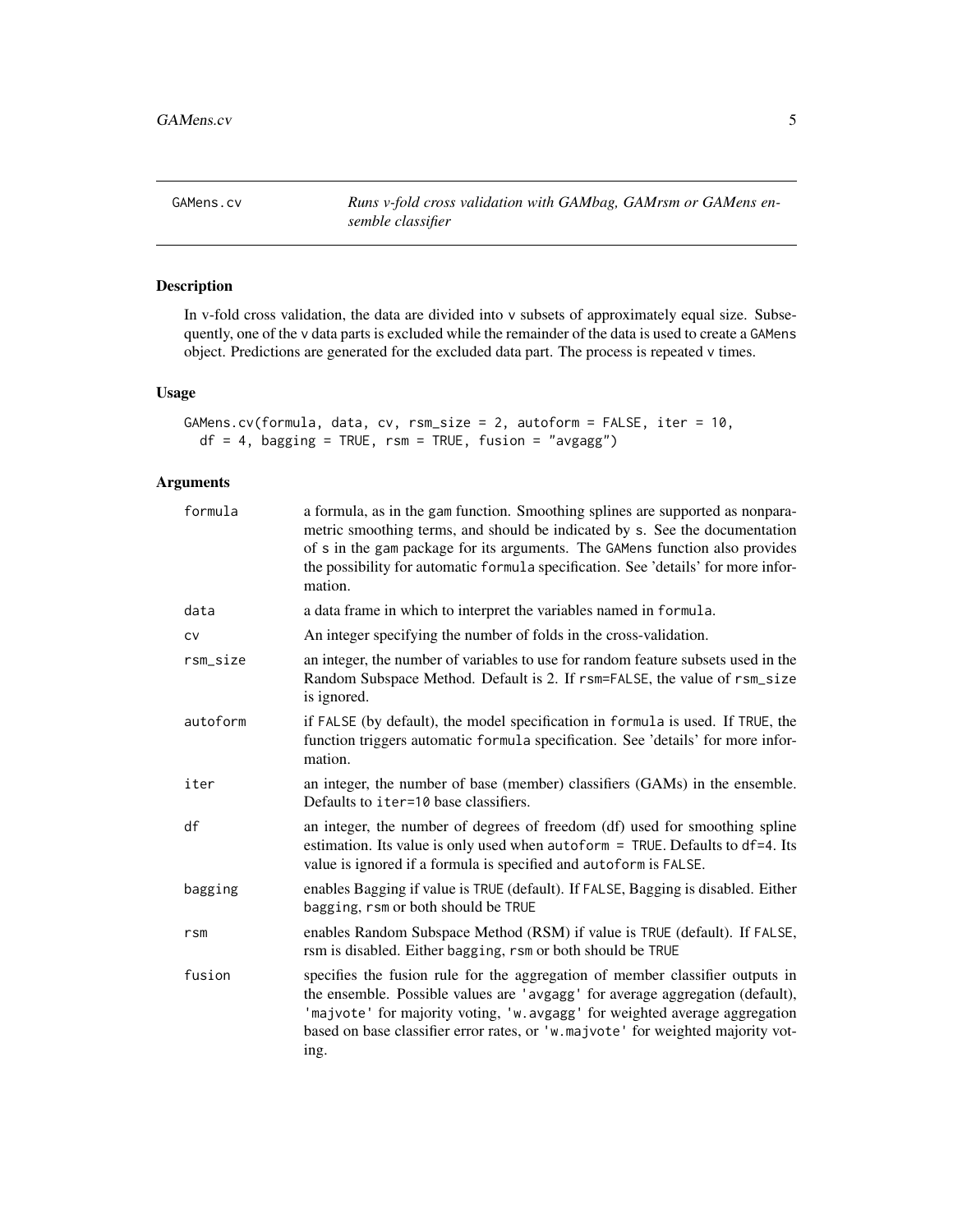#### <span id="page-5-0"></span>Value

An object of class GAMens.cv, which is a list with the following components:

| foldpred  | a data frame with, per fold, predicted class membership probabilities for the<br>left-out observations.          |
|-----------|------------------------------------------------------------------------------------------------------------------|
| pred      | a data frame with predicted class membership probabilities.                                                      |
| foldclass | a data frame with, per fold, predicted classes for the left-out observations.                                    |
| class     | a data frame with predicted classes.                                                                             |
| conf      | the confusion matrix which compares the real versus predicted class member-<br>ships, based on the class object. |

#### Author(s)

Koen W. De Bock <kdebock@audencia.com>, Kristof Coussement <K.Coussement@ieseg.fr> and Dirk Van den Poel <Dirk.VandenPoel@ugent.be>

#### References

De Bock, K.W. and Van den Poel, D. (2012): "Reconciling Performance and Interpretability in Customer Churn Prediction Modeling Using Ensemble Learning Based on Generalized Additive Models". Expert Systems With Applications, Vol 39, 8, pp. 6816–6826.

De Bock, K. W., Coussement, K. and Van den Poel, D. (2010): "Ensemble Classification based on generalized additive models". Computational Statistics & Data Analysis, Vol 54, 6, pp. 1535–1546.

Breiman, L. (1996): "Bagging predictors". Machine Learning, Vol 24, 2, pp. 123–140.

Hastie, T. and Tibshirani, R. (1990): "Generalized Additive Models", Chapman and Hall, London.

Ho, T. K. (1998): "The random subspace method for constructing decision forests". IEEE Transactions on Pattern Analysis and Machine Intelligence, Vol 20, 8, pp. 832–844.

#### See Also

[predict.GAMens](#page-6-1), [GAMens](#page-1-1)

#### Examples

```
## Load data: mlbench library should be loaded!)
library(mlbench)
data(Sonar)
SonarSub<-Sonar[,c("V1","V2","V3","V4","V5","V6","Class")]
```

```
## Obtain cross-validated classification performance of GAMrsm
## ensembles, using all variables in the Sonar dataset, based on 5-fold
## cross validation runs
```

```
Sonar.cv.GAMrsm <- GAMens.cv(Class~s(V1,4)+s(V2,3)+s(V3,4)+V4+V5+V6,
SonarSub ,5, 4 , autoform=FALSE, iter=10, bagging=FALSE, rsm=TRUE )
```
## Calculate AUCs (for function colAUC, load caTools library)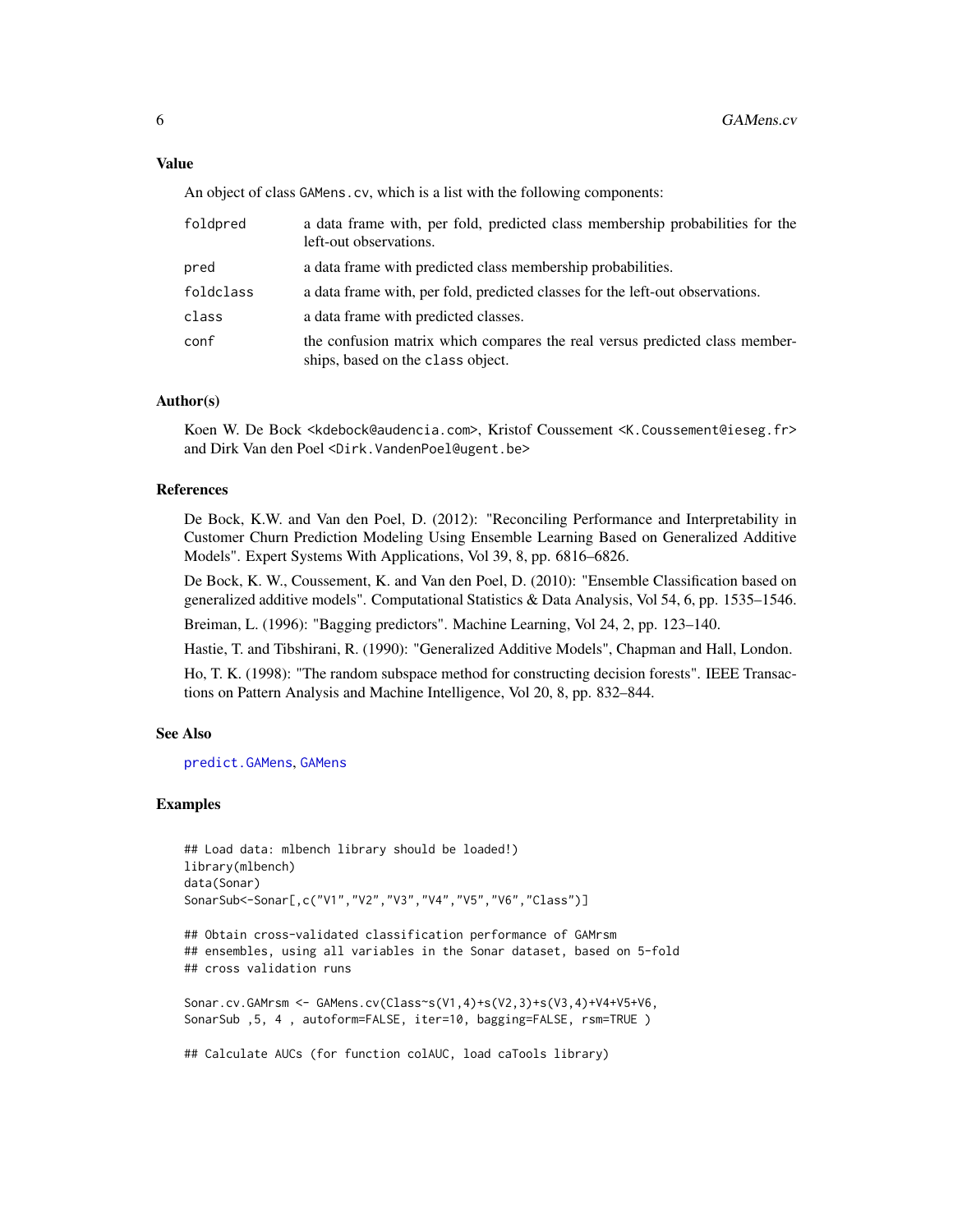#### <span id="page-6-0"></span>predict.GAMens 7

library(caTools)

```
GAMrsm.cv.auc <- colAUC(Sonar.cv.GAMrsm[[2]], SonarSub["Class"]=="R",
plotROC=FALSE)
```
<span id="page-6-1"></span>predict.GAMens *Predicts from a fitted GAMens object (i.e., GAMbag, GAMrsm or GAMens classifier).*

#### Description

Generates predictions (classes and class membership probabilities) for observations in a dataframe using a GAMens object (i.e., GAMens, GAMrsm or GAMbag classifier).

#### Usage

```
## S3 method for class 'GAMens'
predict(object, data, ...)
```
#### Arguments

| object   | fitted model object of GAMens class.                      |
|----------|-----------------------------------------------------------|
| data     | data frame with observations to generate predictions for. |
| $\cdots$ | further arguments passed to or from other methods.        |

#### Value

An object of class predict.GAMens, which is a list with the following components:

| pred  | the class membership probabilities generated by the ensemble classifier.                                                                                           |
|-------|--------------------------------------------------------------------------------------------------------------------------------------------------------------------|
| class | the classes predicted by the ensemble classifier.                                                                                                                  |
| conf  | the confusion matrix which compares the real versus predicted class member-<br>ships, based on the class object. Obtains value NULL if the test data is unlabeled. |

#### Author(s)

Koen W. De Bock <kdebock@audencia.com>, Kristof Coussement <K.Coussement@ieseg.fr> and Dirk Van den Poel <Dirk.VandenPoel@ugent.be>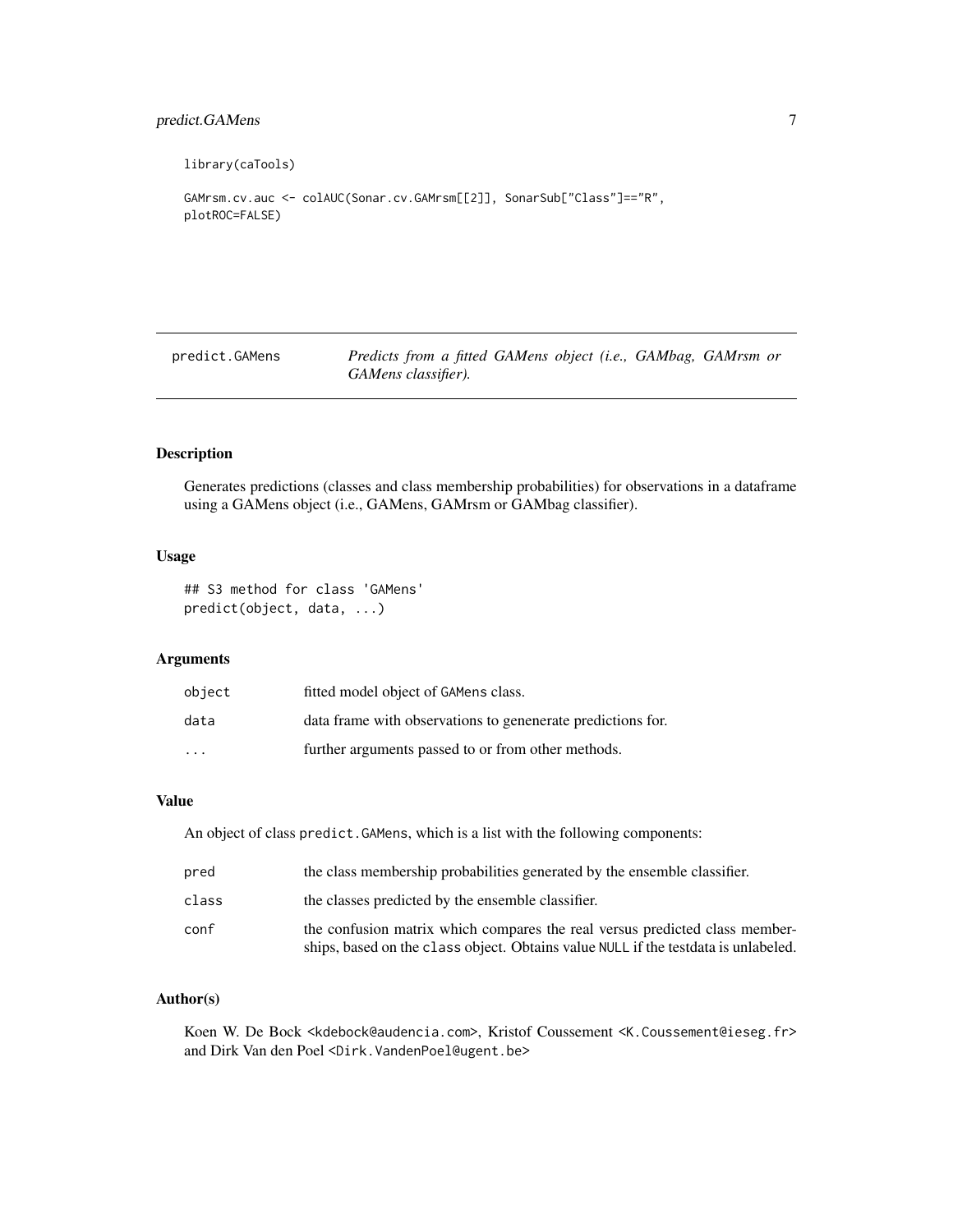#### <span id="page-7-0"></span>References

De Bock, K.W. and Van den Poel, D. (2012): "Reconciling Performance and Interpretability in Customer Churn Prediction Modeling Using Ensemble Learning Based on Generalized Additive Models". Expert Systems With Applications, Vol 39, 8, pp. 6816–6826.

De Bock, K. W., Coussement, K. and Van den Poel, D. (2010): "Ensemble Classification based on generalized additive models". Computational Statistics & Data Analysis, Vol 54, 6, pp. 1535–1546.

Breiman, L. (1996): "Bagging predictors". Machine Learning, Vol 24, 2, pp. 123–140.

Hastie, T. and Tibshirani, R. (1990): "Generalized Additive Models", Chapman and Hall, London.

Ho, T. K. (1998): "The random subspace method for constructing decision forests". IEEE Transactions on Pattern Analysis and Machine Intelligence, Vol 20, 8, pp. 832–844.

#### See Also

[GAMens](#page-1-1), [GAMens.cv](#page-4-1)

#### Examples

```
## Load data, mlbench library should be loaded!)
library(mlbench)
data(Sonar)
SonarSub<-Sonar[,c("V1","V2","V3","V4","V5","V6","Class")]
## Select indexes for training set observations
idx <- c(sample(1:97,60),sample(98:208,70))
## Train GAMrsm using all variables in Sonar dataset. Generate predictions
## for test set observations.
Sonar.GAMrsm <- GAMens(Class~.,SonarSub[idx,], autoform=TRUE, iter=10,
bagging=FALSE, rsm=TRUE)
Sonar.GAMrsm.predict <- predict(Sonar.GAMrsm,SonarSub[-idx,])
## Load data mlbench library should be loaded!)
library(mlbench)
data(Ionosphere)
IonosphereSub<-Ionosphere[,c("V1","V2","V3","V4","V5","V6","V7","V8","Class")]
Ionosphere_s <- IonosphereSub[order(IonosphereSub$Class),]
## Select indexes for training set observations
idx <- c(sample(1:97,60),sample(98:208,70))
## Compare test set classification performance of GAMens, GAMrsm and
## GAMbag ensembles, using using 4 nonparametric terms and 2 linear terms in the
## Ionosphere dataset
Ionosphere.GAMens <- GAMens(Class~s(V3,4)+s(V4,4)+s(V5,3)+s(V6,5)+V7+V8,
IonosphereSub[idx,], autoform=FALSE, iter=10, bagging=TRUE, rsm=TRUE)
Ionosphere.GAMens.predict <- predict(Ionosphere.GAMens,
IonosphereSub[-idx,])
```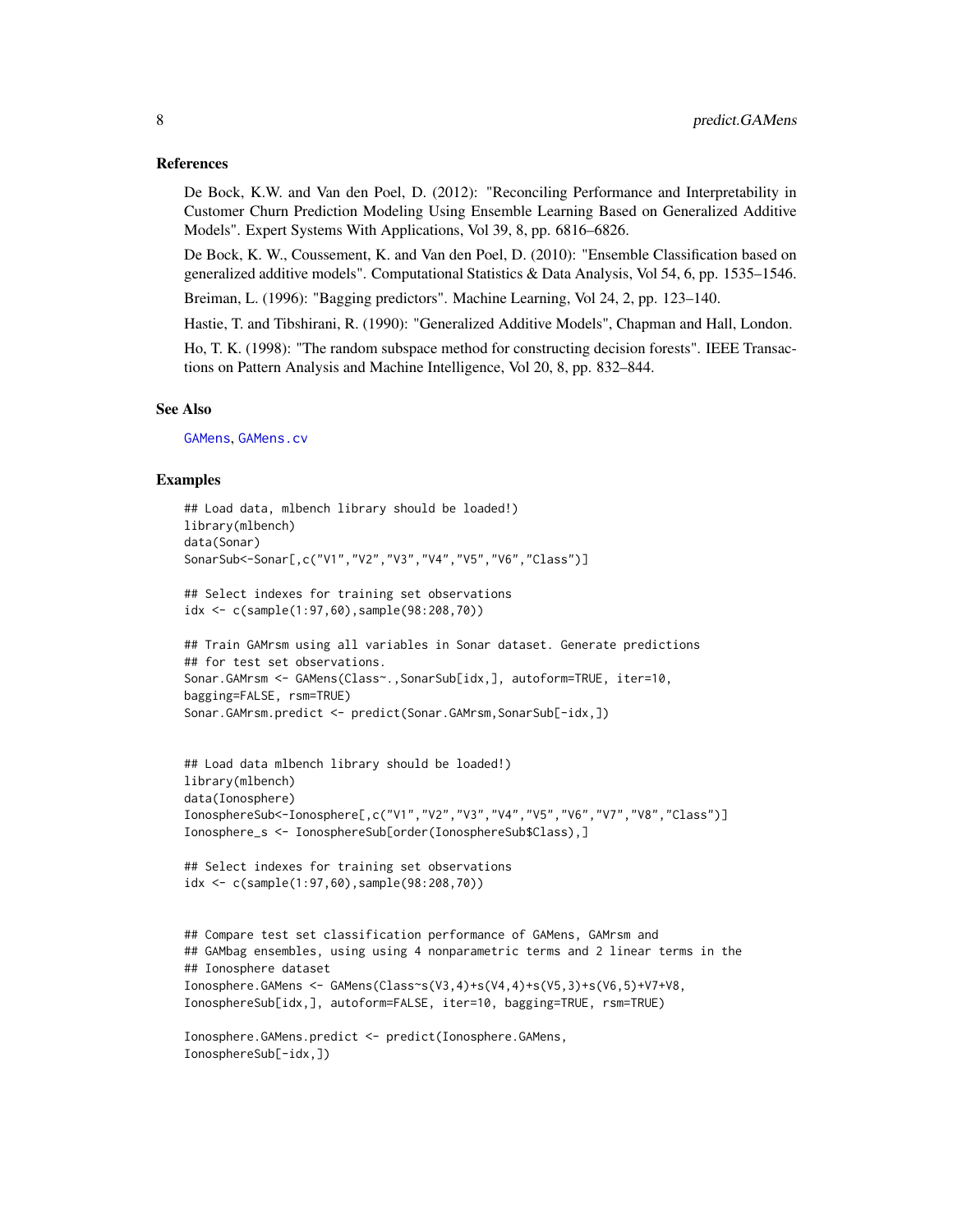#### predict.GAMens 9

```
Ionosphere.GAMrsm <- GAMens(Class~s(V3,4)+s(V4,4)+s(V5,3)+s(V6,5)+V7+V8,
IonosphereSub[idx,], autoform=FALSE, iter=10, bagging=FALSE, rsm=TRUE)
```

```
Ionosphere.GAMrsm.predict <- predict(Ionosphere.GAMrsm,
IonosphereSub[-idx,])
```
Ionosphere.GAMbag <- GAMens(Class~s(V3,4)+s(V4,4)+s(V5,3)+s(V6,5)+V7+V8, IonosphereSub[idx,], autoform=FALSE, iter=10, bagging=TRUE, rsm=FALSE)

Ionosphere.GAMbag.predict <- predict(Ionosphere.GAMbag, IonosphereSub[-idx,])

## Calculate AUCs(for function colAUC, load caTools library) library(caTools) GAMens.auc <- colAUC(Ionosphere.GAMens.predict[[1]], IonosphereSub[-idx,"Class"]=="good", plotROC=FALSE)

GAMrsm.auc <- colAUC(Ionosphere.GAMrsm.predict[[1]], Ionosphere[-idx,"Class"]=="good", plotROC=FALSE)

GAMbag.auc <- colAUC(Ionosphere.GAMbag.predict[[1]], IonosphereSub[-idx,"Class"]=="good", plotROC=FALSE)